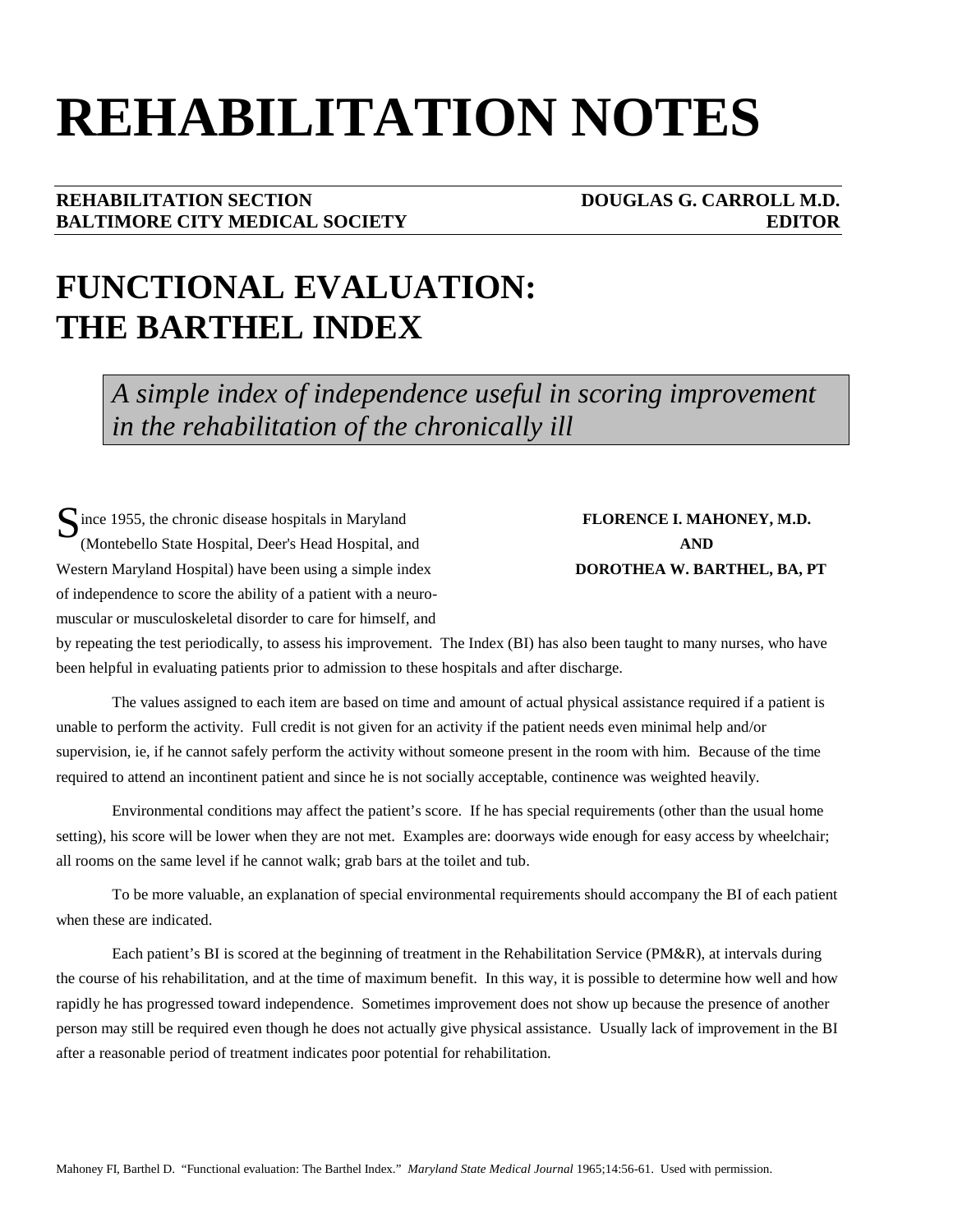#### **BARTHEL INDEX**

|    |                                                                                                        | With Help | Independent |
|----|--------------------------------------------------------------------------------------------------------|-----------|-------------|
| 1. | Feeding (if food needs to be cut $up = help$ )                                                         | 5         | 10          |
| 2. | Moving from wheelchair to bed and return<br>(includes sitting up in bed)                               | $5-10$    | 15          |
| 3. | Personal toilet (wash face, comb hair, shave,<br>clean teeth)                                          | $\theta$  | 5           |
| 4. | Getting on and off toilet (handling clothes,<br>wipe, flush)                                           | 5         | 10          |
| 5. | Bathing self                                                                                           | $\Omega$  | 5           |
| 6. | Walking on level surface (or if unable to<br>walk, propel wheelchair)<br>*score only if unable to walk | $0*$      | $5*$        |
| 7. | Ascend and descend stairs                                                                              | 5         | 10          |
| 8. | Dressing (includes tying shoes, fastening fasteners)                                                   | 5         | 10          |
| 9. | Controlling bowels                                                                                     | 5         | 10          |
|    | 10. Controlling bladder                                                                                | 5         | 10          |

A patient scoring 100 BI is continent, feeds himself, dresses himself, gets up out of bed and chairs, bathes himself, walks at least a block, and can ascend and descend stairs. This does not mean that he is able to live alone: he may not be able to cook, keep house, and meet the public, but he is able to get along without attendant care.

#### **DEFINITION AND DISCUSSION OF SCORING**

#### **1. Feeding**

- 10 = Independent. The patient can feed himself a meal from a tray or table when someone puts the food within his reach. He must put on an assistive device if this is needed, cut up the food, use salt and pepper, spread butter, etc. He must accomplish this in a reasonable time.
- 5 = Some help is necessary (with cutting up food, etc., as listed above).

#### **2. Moving from wheelchair to bed and return**

- 15 = Independent in all phases of this activity. Patient can safely approach the bed in his wheelchair, lock brakes, lift footrests, move safely to bed, lie down, come to a sitting position on the side of the bed, change the position of the wheelchair, if necessary, to transfer back into it safely, and return to the wheelchair.
- 10 = Either some minimal help is needed in some step of this activity or the patient needs to be reminded or supervised for safety of one or more parts of this activity.
- 5 = Patient can come to a sitting position without the help of a second person but needs to be lifted out of bed, or if he transfers with a great deal of help.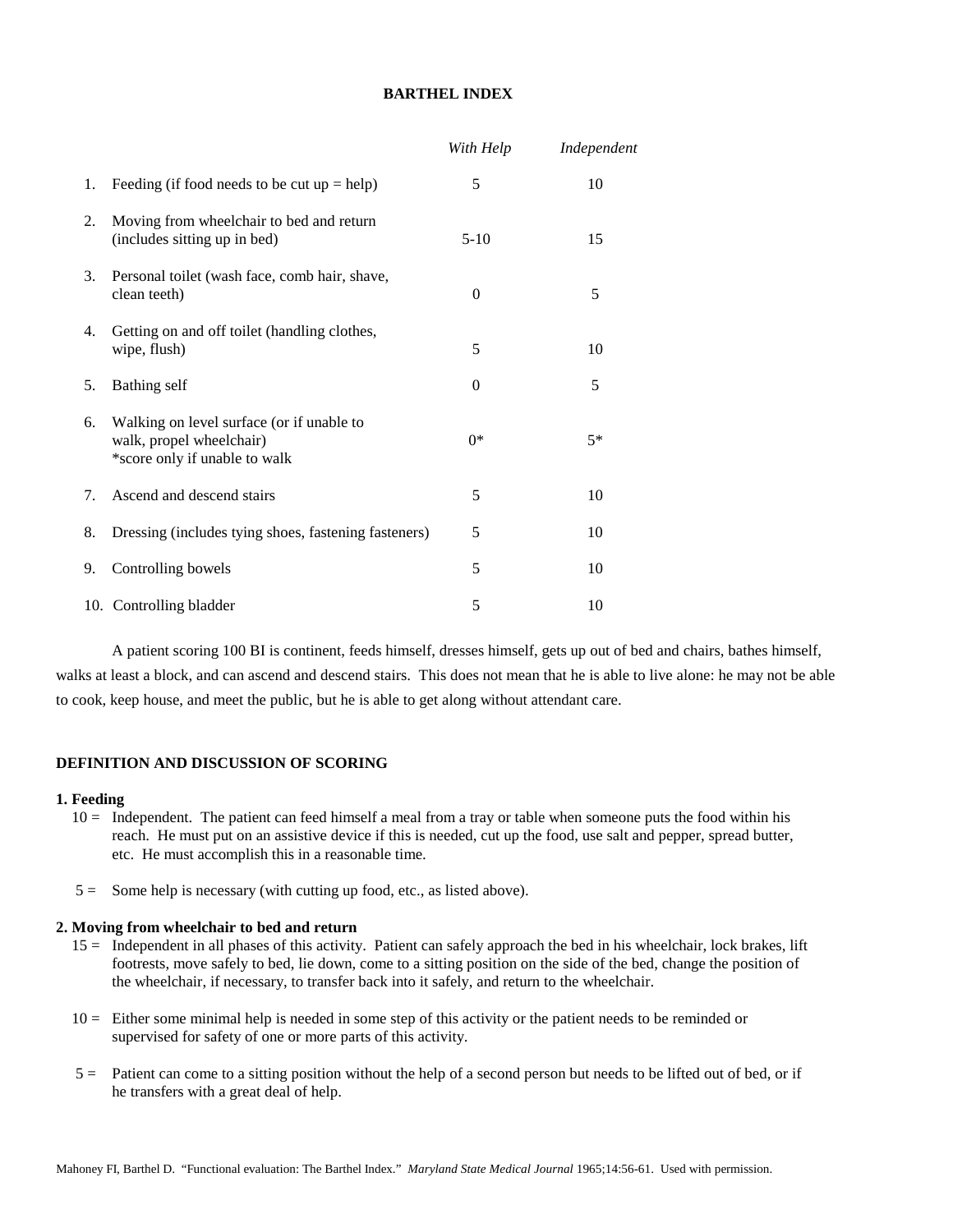#### **3. Doing personal toilet**

 5 = Patient can wash hands and face, comb hair, clean teeth, and shave. He may use any kind of razor but must put in blade or plug in razor without help as well as get it from drawer or cabinet. Female patients must put on own makeup, if used, but need not braid or style hair.

#### **4. Getting on and off toilet**

 10 = Patient is able to get on and off toilet, fasten and unfasten clothes, prevent soiling of clothes, and use toilet paper without help. He may use a wall bar or other stable object for support if needed. If it is necessary to use a bed pan instead of a toilet, he must be able to place it on a chair, empty it, and clean it. Patient needs help because of imbalance or in handling clothes or in using toilet paper.

#### **5. Bathing self**

 5 = Patient may use a bath tub, a shower, or take a complete sponge bath. He must be able to do all the steps involved in whichever method is employed without another person being present.

#### **6. Walking on a level surface**

- 15 = Patient can walk at least 50 yards without help or supervision. He may wear braces or prostheses and use crutches, canes, or a walkerette but not a rolling walker. He must be able to lock and unlock braces if used, assume the standing position and sit down, get the necessary mechanical aides into position for use, and dispose of them when he sits. (Putting on and taking off braces is scored under dressing.)
- 10 = Patient needs help or supervision in any of the above but can walk at least 50 yards with a little help.

#### **6a. Propelling a wheelchair**

 5 = If a patient cannot ambulate but can propel a wheelchair independently. He must be able to go around corners, turn around, maneuver the chair to a table, bed, toilet, etc. He must be able to push a chair at least 50 yards. Do not score this item if the patient gets score for walking.

#### **7. Ascending and descending stairs**

- 10 = Patient is able to go up and down a flight of stairs safely without help or supervision. He may and should use handrails, canes, or crutches when needed. He must be able to carry canes or crutches as he ascends or descends stairs.
- 5 = Patient needs help with or supervision of any one of the above items.

#### **8. Dressing and undressing**

- 10 = Patient is able to put on and remove and fasten all clothing, and tie shoe laces (unless it is necessary to use adaptations for this). The activity includes putting on and removing and fastening corset or braces when these are prescribed. Such special clothing as suspenders, loafer shoes, dresses that open down the front may be used when necessary.
- 5 = Patient needs help in putting on and removing or fastening any clothing. He must do at least half the work himself. He must accomplish this in a reasonable time. Women need not be scored on use of a brassiere or girdle unless these are prescribed garments.

### **9. Continence of bowels**

- 10 = Patient is able to control his bowels and have no accidents. He can use a suppository or take an enema when necessary (as for spinal cord injury patients who have had bowel training).
- 5 = Patient needs help in using a suppository or taking an enema or has occasional accidents.

#### **10. Controlling bladder**

- 10 = Patient is able to control his bladder day and night. Spinal cord injury patients who wear an external device and leg bag must put them on independently, clean and empty bag, and stay dry day and night.
- 5 = Patient has occasional accidents or can not wait for the bed pan or get to the toilet in time or needs help with an external device.